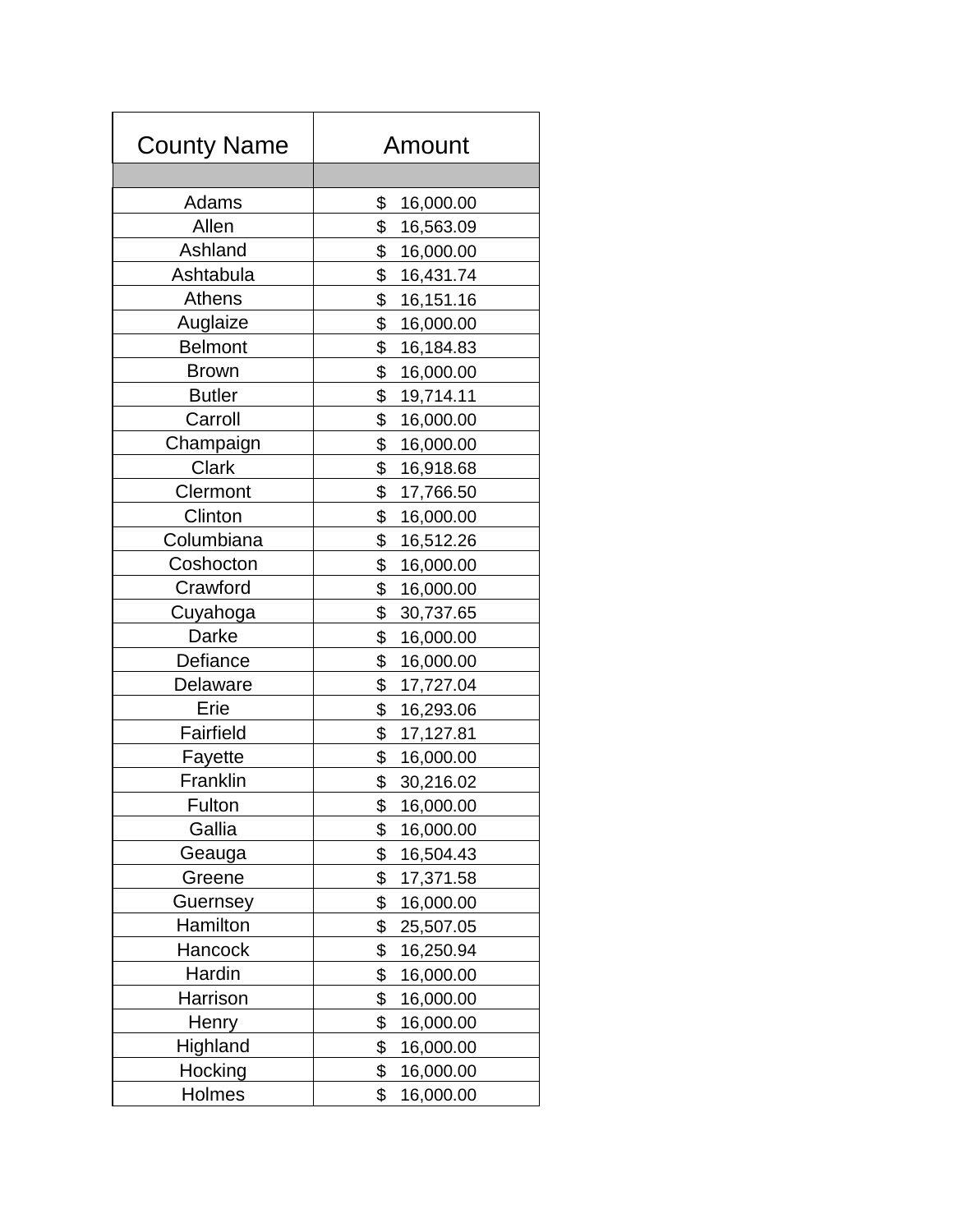| Huron           | \$<br>16,000.00 |
|-----------------|-----------------|
| Jackson         | \$<br>16,000.00 |
| Jefferson       | \$<br>16,197.56 |
| Knox            | \$<br>16,082.02 |
| Lake            | \$<br>18,080.64 |
| Lawrence        | \$<br>16,149.04 |
| Licking         | \$<br>17,429.34 |
| Logan           | \$<br>16,000.00 |
| Lorain          | \$<br>18,980.72 |
| Lucas           | \$<br>20,611.26 |
| Madison         | \$<br>16,000.00 |
| Mahoning        | \$<br>18,264.06 |
| Marion          | \$<br>16,057.11 |
| Medina          | \$<br>17,494.22 |
| Meigs           | \$<br>16,000.00 |
| Mercer          | \$<br>16,000.00 |
| Miami           | \$<br>16,635.96 |
| Monroe          | \$<br>16,000.00 |
| Montgomery      | \$<br>21,879.05 |
| Morgan          | \$<br>16,000.00 |
| Morrow          | \$<br>16,000.00 |
| Muskingum       | \$<br>16,309.63 |
| <b>Noble</b>    | \$<br>16,000.00 |
| Ottawa          | \$<br>16,000.00 |
| Paulding        | \$<br>16,000.00 |
| Perry           | \$<br>16,000.00 |
| Pickaway        | \$<br>16,000.00 |
| Pike            | \$<br>16,000.00 |
| Portage         | \$<br>17,241.72 |
| Preble          | \$<br>16,000.00 |
| Putnam          | \$<br>16,000.00 |
| <b>Richland</b> | \$<br>16,793.08 |
| Ross            | \$<br>16,141.16 |
| Sandusky        | \$<br>16,057.27 |
| Scioto          | \$<br>16,179.46 |
| Seneca          | \$<br>16,000.00 |
| Shelby          | \$<br>16,000.00 |
| <b>Stark</b>    | \$<br>19,723.66 |
| Summit          | \$<br>21,677.88 |
| Trumbull        | \$<br>17,797.30 |
| Tuscarawas      | \$<br>16,386.21 |